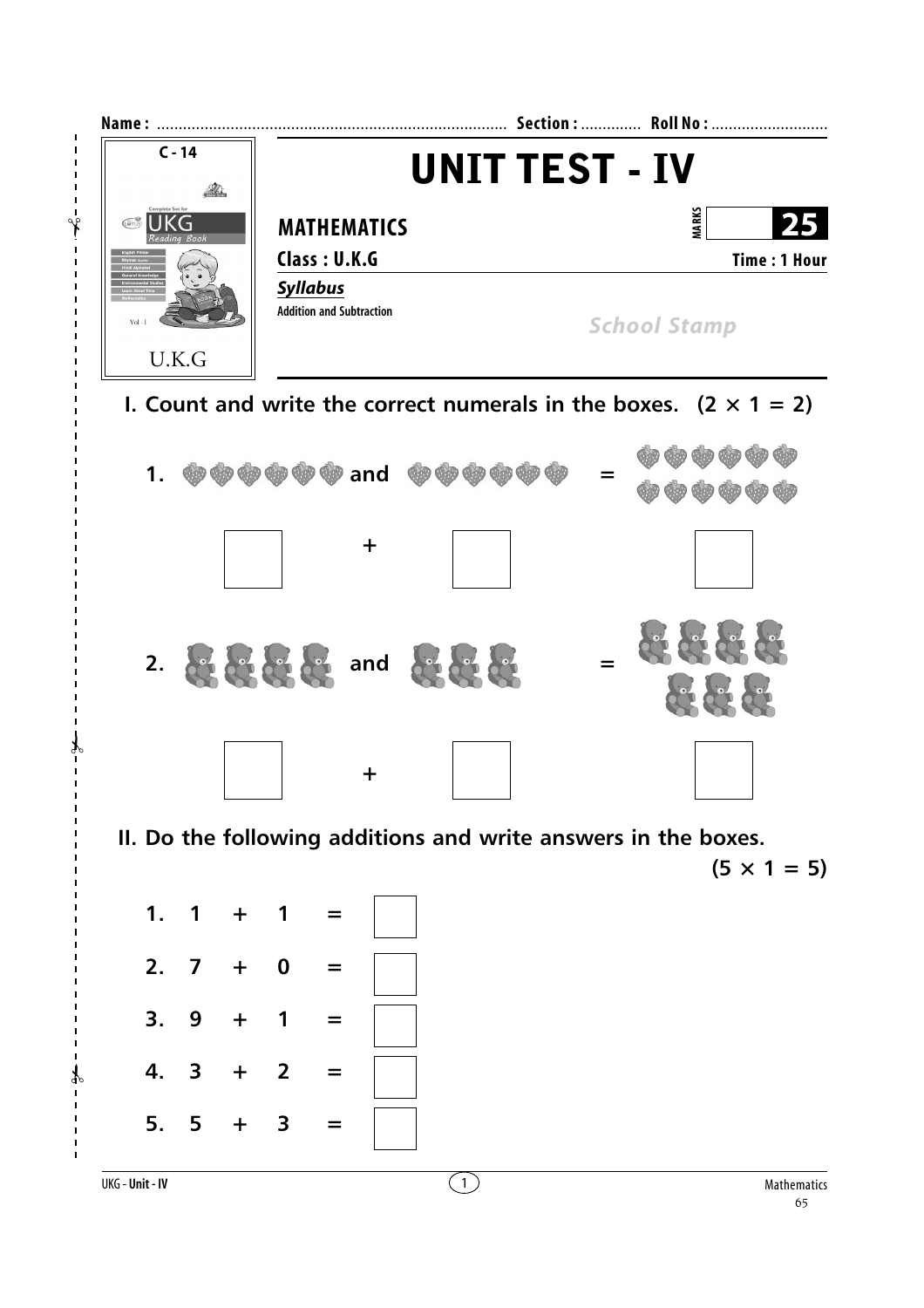**III.** Count and write the correct numerals in the boxes.  $(2 \times 1 = 2)$ 



**IV. Do the following subtractions and write answers in the boxes.**  $(6 \times 1 = 6)$